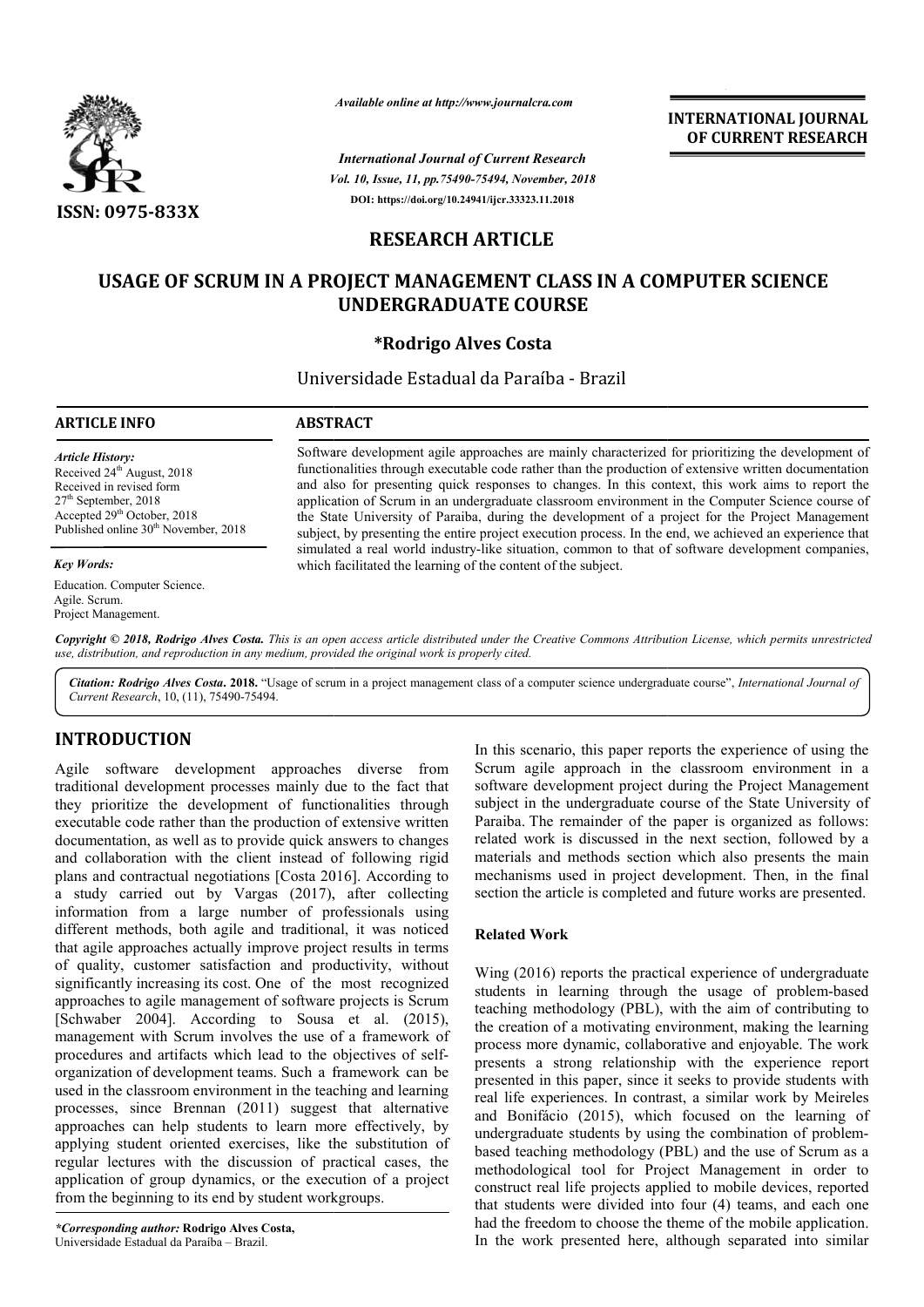teams, the students joined efforts to develop a larger tool, performing a collaborative work and, in addition, a series of software tests were conducted in order to evaluate the quality of the project developed. Carvalho and Mello (2012) present the results of a research carried out in a small technologybased company, in which the objective of the study was to analyze the implementation of Scrum in software product development projects, as well as to understand and measure the impact of such implementation company-wise. The authors realized that with the adoption of the approach, communication was improved, as well as team motivation, project costs, time and risk were optimized, and team productivity was also increased. Branco, Coelho and Pires (2008) present the experience in the use of Scrum in offshore projects, highlighting the perceived advantages. Finally, it is possible to notice that there are several works that seek to promote for students the experience of a development process, but few specifically address the activities carried out in the academic environment as a means of learning, while the stages present in a production environment are closely followed and related to the theoretical content of the classroom. Thus, in this paper we report the experience in using the Scrum approach as an aid in the teaching process in the classroom environment.

#### **Usage of the Scrum**

#### **Context**

Scrum is an agile approach for the development of products and services [Cruz 2018]. According to Klein (2013), this approach does not define a specific technique for software development during the implementation stage. It focuses on how team members should work to produce a flexible system in a changing environment. There are three (3) important and well defined roles in Scrum, as follows [Wazlawick 2013]: (i) the Scrum Master is the facilitator and conflict solver; (ii) the Product Owner is the person responsible for the project itself; (iii) the Scrum team is the development team, and every member of such team interact to develop the product together. The Scrum cycle begins with a Stakeholder Meeting, during which the Project Vision is created [SBOK 2017]. The Product Owner then develops a Prioritized Product Backlog which contains a prioritized list of business and project requirements written in the form of User Stories. Each Sprint begins with a Sprint Planning Meeting during which high priority User Stories are considered for inclusion in the Sprint. The Sprint cycle process, seen in Figure 1, is triggered with the Prioritized Product Backlog, which contains all the functionality defined with the client / user, improvements and defect corrections to be developed in the project [Ramos and Junior 2017]. Based on this list, the Sprint is planned to run. Sprints are iterations during which product sets of Product Backlog (list of desired features) are implemented, and their duration can vary from 01 (one) to 06 (six) weeks [SBOK 2017]. In the beginning of each Sprint, the Product Owner, the Scrum Master, and the team participate in the planning meeting. In the first part of this meeting, the Product Owner, the Scrum Master and the team participate in order to select the tasks (Prioritized Product Backlog) that will be part of the Sprint Backlog as prioritized by the Product Owner. In the second part, the Scrum Master and the team participate to subdivide the user stories into the required tasks in order to better understand them to facilitate their implementation and development [Cruz 2017]. During the Sprint run, the Scrum Master and the team conduct daily meetings (which are named Daily Scrum Meetings) to keep

track of the progress of the project. At the end of the Sprint, the team performs a presentation of the product increment developed for the Product Owner, whom in turn validates if what was requested corresponds to what was developed. Thus, the Sprint is finalized, starting a new cycle / iteration, until the final product is completed [Ramos and Junior 2017].

#### **Project execution**

For the development of the main project, the group of 20 (twenty) students was divided into 03 (three) teams. A questionnaire with questions related to Strengths and Weaknesses, Opportunities and Threats (SWOT) [SBOK 2017] was filled out by each student. The division of the teams happened through the affinity between the students verified through such SWOT analysis. Each team worked with different modules of the main software. In order to allow parallel development amongst the teams, development environment scenarios were created for each team using the GitHub tool, and these modules were integrated, synchronizing these environments in a single project. One member of each team was responsible for this task. There was a pre-set order for such synchronization to occur, and at the end of the process the main environment was all changed. The initial phase of the project was carried through research and studies sourced out from documents, book chapters and master's thesis related to each of the individual projects. Following the project comprehension phase, a meeting was held with the lecturer, who, during the project, assumed the roles of Product Owner and project customer. In this meeting, an interview was conducted to help clarify the objectives and requirements desired for the tool, as well as any concerns or questions and any other doubts from the development teams were solved. Based on the requirements that were identified during the

initial interview, each team was responsible for creating their Product Backlog according to their research, using a Google Docs spreadsheets for making it accessible for everyone at the same time, allowing access from any place independent of the access device. The fields composing the Product Backlog and subsequently that also make up the worksheet are: "desired" requirement requested by the client; "In the form of ..." column responsible for composing a justification of the requirement; "Type" - classification of the type of the requirement, i.e., a characteristic of the system or a presentation to be performed; "Priority" - receives a score according to the degree of urgency or importance of a request, allowing to identify an order of implementation; "Status" responsible for storing the status of an implementation, being able to change between: TO DO (to be done), WIP (in progress) and DONE (completed); "Sprint Estimated" and "Sprint Done" - the first one stores the Sprint number on which the team expects to meet the requirement and the second one stores the actual Sprint number on which the request was actually served; "Responsible" - informs the person responsible for completing an item, finally; "Notes" - stores possible suggestions and additional information. After analyzing and documenting the requirements, the Sprint cycles started. To allow for this, before starting a Sprint, the teams selected the items that they understood that should be implemented, using the Sprint Backlog. In addition, for each new feature selected to be implemented, the progress status of the listed requirement was updated accordingly. In case such feature was not developed for any reasons by the end of the Sprint, it was returned to the Product Backlog to be allocated to the next Sprint, or to a future Sprint Backlog.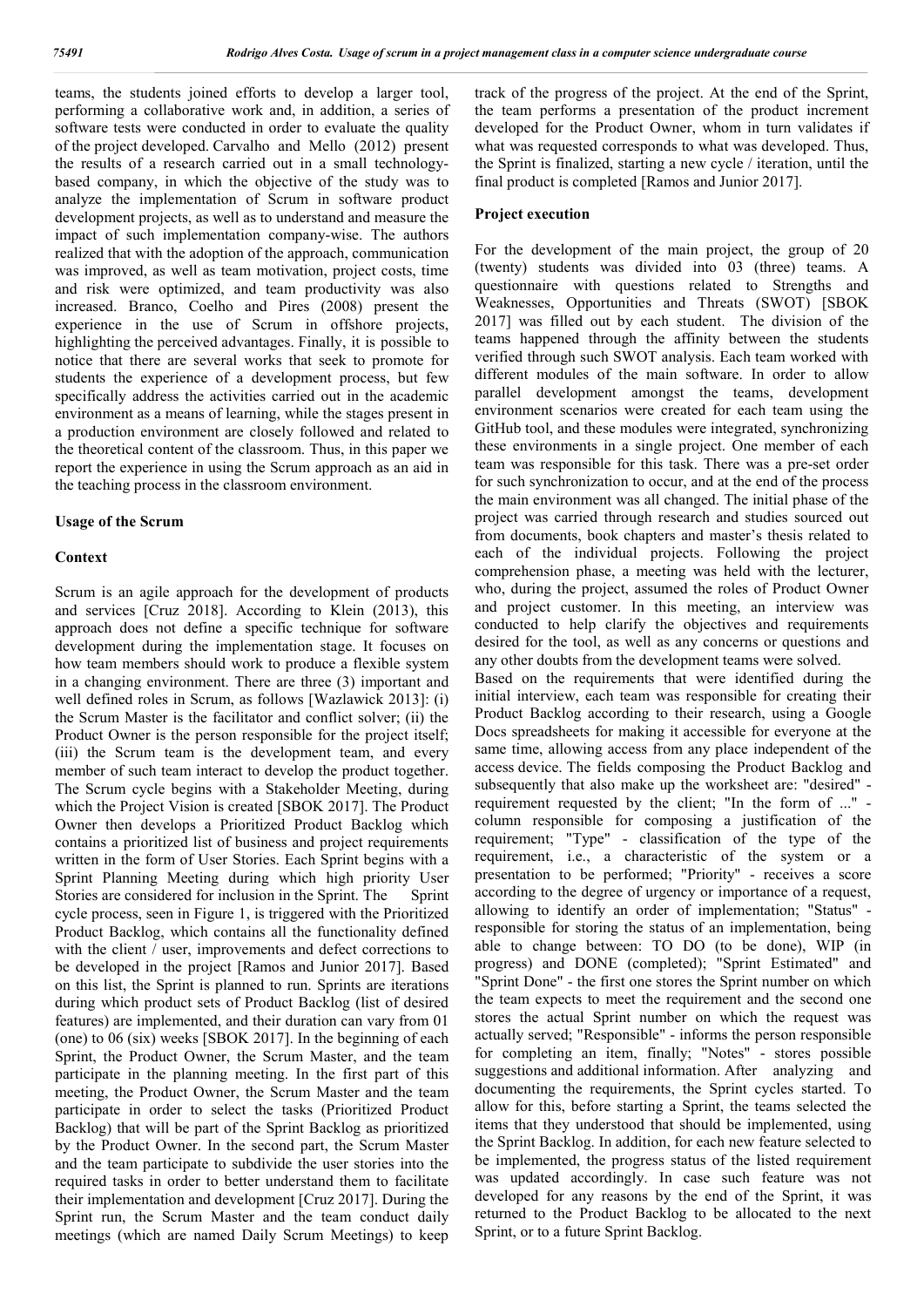

**Figure 1. Scrum Development Cycle for a Sprint Source: [SBOK 2017]**

| <b>ID</b> Boards                                                                                  | م                                           | $I$ Trello                                                                           |                                                    |
|---------------------------------------------------------------------------------------------------|---------------------------------------------|--------------------------------------------------------------------------------------|----------------------------------------------------|
|                                                                                                   | OnePageCRM Development Roadmap ☆ ■ + Public |                                                                                      |                                                    |
| Ideas (Concept)                                                                                   | Next Up (Design)<br>101                     | In progress (Code)<br>100                                                            | Testing (Server)<br>$100 + 100$<br>148.            |
| Auto update Statuses<br>$628$ votes $\equiv$ $\wp$ 9                                              | Email templates<br>△63 votes ■ P 17<br>Ãе,  | Team access level permissions<br>$\triangle$ 37 votes $\equiv$ $\varphi$ 16<br>41 角象 | Native IOS app<br>△ 1 vote 三                       |
| Auto seach for social networks<br>profiles<br>$\triangle$ 41 votes $\equiv$ $\heartsuit$ 16       | Add a card<br>jе,                           | $\sim$<br>Improved Zapier integration<br>Ξ                                           | Native Android app<br>ρ<br>$\equiv$<br><u>, e,</u> |
| Weekend email with weekly report<br>$0.27$ votes $\equiv$ $\wp$ 9                                 | √e,                                         | Find duplicates<br>ô 28 votes <i>≡</i> P 9                                           | Add a card.<br>26                                  |
| Export & MailChimp push based on<br>Action Stream<br>$\triangle$ 17 votes $\equiv$ $\heartsuit$ 5 | ře,                                         | Fmail Send<br>△ 1 vote 三                                                             |                                                    |
| Keyboard shortcuts<br>△ 16 votes Q 5 2 0/6                                                        | √e.                                         | Add a card.                                                                          |                                                    |
| Add a card                                                                                        |                                             | <b>Source: Author</b>                                                                |                                                    |

**Figure 2 2. Trello 2018 Extract from one of the Projects**

The features selected for each Sprint Backlog were associated with a deadline for development and delivery to the client, and such deadline was defined at the beginning of the subject. The classroom agreed that each Sprint would last no more 15 (fifteen) days. This duration was chosen due to the time available for the semester, meanwhile facilitating the follow-up available for the semester, meanwhile facilitating the follow and tracking of the course. There was only one moment when the stipulated deadline was not met in the second Sprint. The SBOK (2017) accepts that during the initial interactions, due to the need of calibration and due to the expected learning curve, some Sprints allow for flexibility for adjustment – the class as a whole agreed to take the measure to extend the length of this Sprint length to three (3) weeks. For each team, a Scrum Master was elected, however this position was rotating - that is, in each Sprint a new Scrum Master was elected, allowing for all the students to having the opportunity to participate in this experience, thus performing the leadership role at least once. This tactic of rotation was particularly interesting and had a positive impact during the project development, because initially some of the team members did not possess the same level of commitment as the others.

However, it was noticed that the level of commitment of each member was increased when playing the role of a Scrum Master, as it was each member's responsibility to be the team's interface with the Product Owner, and all the criticisms, orientations and questions were directed to the Scrum Master, who had to take the responsibility to pass along such information to the rest of the team. This student was also responsible to remove impediments and roadblocks and However, it was noticed that the level of commitment of each member was increased when playing the role of a Scrum Master, as it was each member's responsibility to be the team's interface with the Product Owner, and all t mentioning that some members had difficulty taking the role of Scrum Master, most of the time because they either did not have a fully developed professional leadership profile yet or did not possess good communication skills. Most of the times though, hurdles like these were overcame with the help of the rest of team, which enhances the characteristic of a Scrum mentioning that some members had difficulty taking the role of Scrum Master, most of the time because they either did not have a fully developed professional leadership profile yet or did not possess good communication ski the Sprints, each team was responsible to conduct daily meetings (Daily Scrum Meeting) to disseminate knowledge and update on the progress of the project. These meetings took and update on the progress of the project. These meetings took place in two forms, face-to-face and virtual. In face-to-face meetings, the teams took advantage of the bi-weekly classes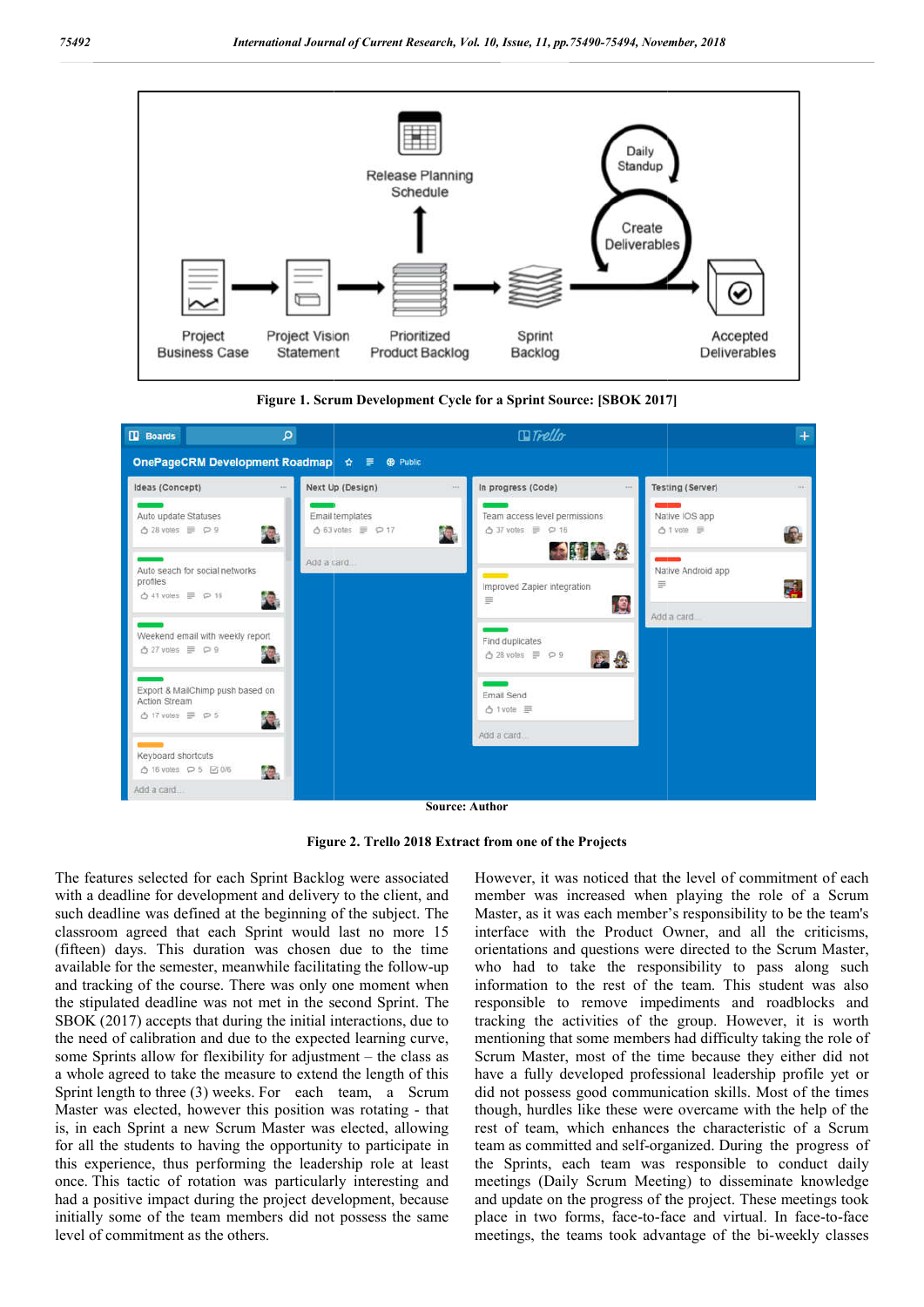appointments to establish the cadence of communications. In addition, it was necessary to resort to the intervals between the classes of the subject and the space reserved by the lecturer for discussion and updating of the progress to perform such meetings. In the virtual form, videoconference and chat resources were used, using tools available for social networking such as Skype, Hangouts and Facebook.

In addition to the meetings needed to keep the team aligned and on track, the Trello tool was largely used. Trello consists of an activity manager than can be used to track progress of tasks and it was used to replace the Scrum dashboard, allowing each team to effectively control the tasks, establishing an organization, and at the same time it was possible to classify the activities to be performed in "Next Up", "In Progress" and "Testing", as can be seen in Figure 2. After the completion of each Sprint, the completed tasks were reorganized and grouped according to Sprint numbering, thus maintaining a history. At the end of each Sprint, the teams performed validation activities, such as performing unit testing, integration, performance, and system tests, and compiling obtained results that were recorded through spreadsheets. At the end of a Sprint, it was necessary to perform Sprint Reviews to the Product Owner, in order to demonstrate the functionalities implemented and, consequently, defining the upcoming activities in the subsequent Sprints.

#### **Project completion**

When the scope of the development of all the three teams was complete and all the requirements were validated as finalized, the three modules were merged into a single system, unifying and creating a stable version of the developed tool, which was presented as the final work of the subject. Then, there was a rearrangement among the teams, through which the students started to work profile-oriented. Therefore, the 20 (twenty) students were split into 03 (three) new teams, and this time the students were free to choose the area of their greatest interest. This was done as a means to renew the commitment by the students and thus allowing for the activities to be completed more quickly. However, it was difficult to define the time required for the development of each task by each team member. The reason for that was because of the required by each student due to the new way of working required in the new structure, and also due to the fact that some of the members in the newly formed teams had never worked together as a Scrum team. In addition, each member had a schedule of availability and particular working pace, which also required some time for calibration. The assembled teams were basically organized as follows: development, testing and documentation. Throughout the project, the deliverables were managed using GitHub, which was chosen for being an open source tool for continuous integration and for including features that allow for documentation, code management, open source repository and enable the creation of groups of collaborators. Thanks to GitHub, source code, test results and all tool documentation are available in the repository that can be accessed publicly at a public address available on the Web.

### **Conclusions and Further Work**

The traditional classroom environment needs new approaches in order to allow for the modernization of learning and to ensure that the teacher and students develop new experiences. In order to provide students with a real-world experience, based on methods used in the industry and in the labor market, and in order to generate and simulate such methods and experiences in the teaching environment, usual practices in the academy have to be adapted. The practical application of the Scrum method along with the development process presented positive and negative results. The benefits resulted in characteristics which can also be observed in software development corporations, such as obtaining software implemented on an increasingly fast pace and with satisfactory quality, promoting moments of learning during the project execution and simulating other real industry situations. The points to improve are not directly related to the methodology, but rather consequences related to the lack of practice and experience of the key team players engaged in the approach, who are still undergraduate students. Among the points of criticism raised by such students were the short deadlines for deliverables, since students reported being accustomed to longer periods and slower rhythms to deliver work; in addition, there were problems related to the handling of the Github tool, since the teams did not present previous knowledge of it, and it was necessary to study the tool and then perform joint meetings among the teams to share obtained expertise. Finally, it is very clear that the practical application of the agile Scrum methodology in a classroom environment was successful, presenting a functional system, whilst emphasizing in the involved students a sense of commitment throughout the process. As future work, we intend to apply Scrum in a new subject with the same group of students, allowing for a comparison between the results obtained in the subject of Software, which will probably allow for a more in-depth analysis. In parallel, the use of Scrum during the Project Management subject will go on, also allowing for the learning of new concepts related to Project Management.

#### **Acknowledgments**

Our thanks reach out to every student who participated in the entire development process using Scrum. The author would like to thank the Computer Science Course at UEPB and the Direction of the Centro de Ciências Exatas e Sociais Aplicadas (CCEA) for the support of the development of this research.

#### **REFERENCES**

- Branco, Jônathas Diógenes Castelo; COELHO, Ciro Carneiro; PIRES, Carlo Giovano, S. 2008. Utilizando Scrum em projetos off-shore. In: I Congresso Tecnológico Infobrasil, Fortaleza.
- Brennan, Karen. 2011. Creative computing: a design-based introduction to computational thinking. ScratchEd.
- BRQ. 2016. Metodologias Ágeis de desenvolvimento de software, http://www.brq.com/metodologias-ageis/.
- Carvalho, Bernardo Vasconcelos de; MELLO, Carlos Henrique Pereira. 2012. Aplicação do método ágil scrum no desenvolvimento de produtos de software em uma pequena empresa de base tecnológica. Gestão & Produção: Scielo, São Carlos, v. 19, n. 3, p.557-573.
- Costa, Rodrigo Alves. 2016. Gerenciamento de projetos de TI. 2 ed. Rio de Janeiro. ESR.
- Cruz, Fábio. 2018. Scrum e Agile em Projetos. 2 ed. Rio de Janeiro. Brasport.
- Klein, Laura. 2013. UX for Lean Startups: Faster, Smarter User Experience Research and Design. 1 ed. Sebastapool, CA. O'Reilly.